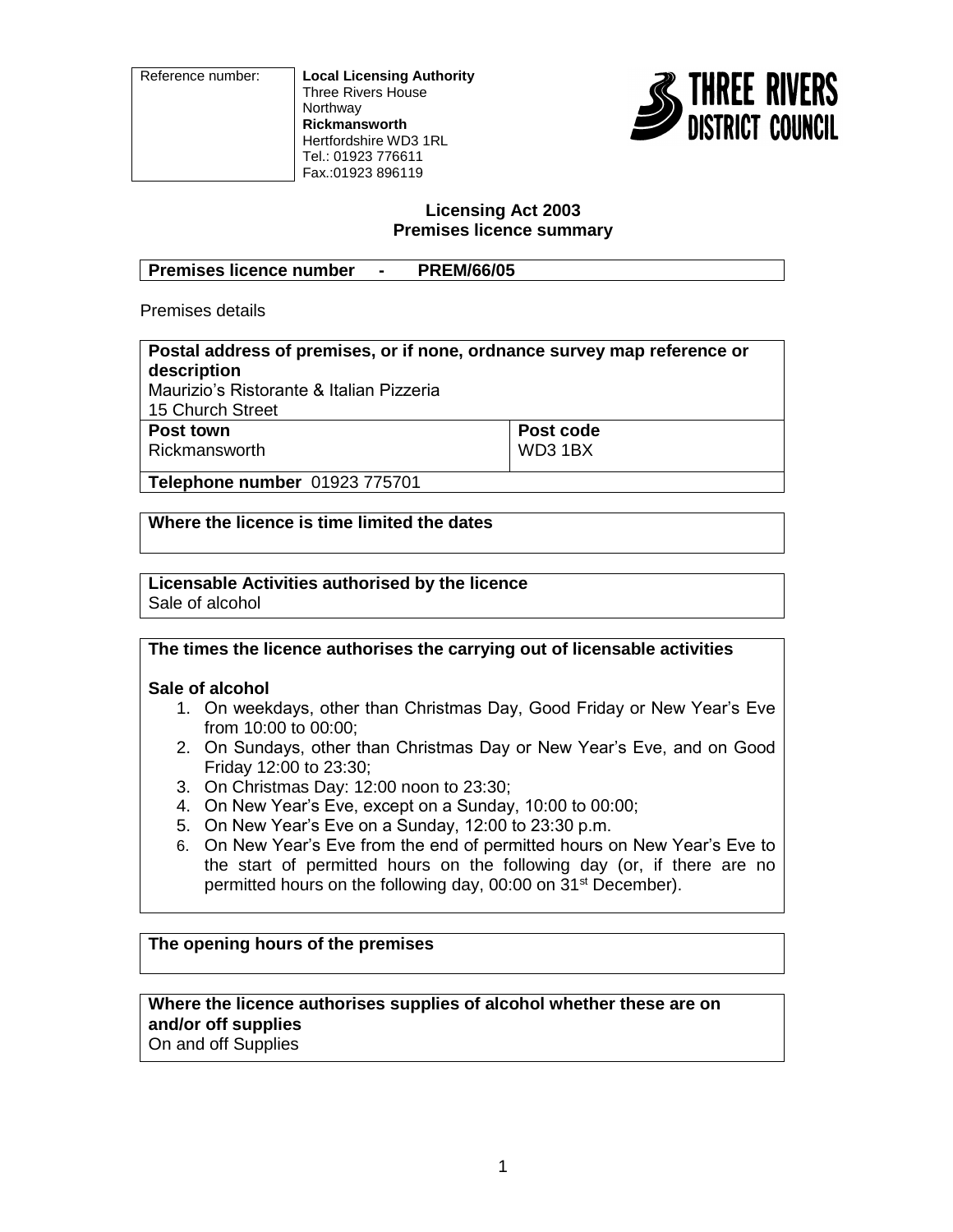**Name, (registered) address of holder of premises licence** Mr Maurizio Tarantello



Mrs Jean Cretella

**Registered number of holder, for example company number, charity number (where applicable)**

**Name of designated premises supervisor where the premises licence authorises the supply of alcohol** Mr Maurizio Tarantello

**State whether access to the premises by children is restricted or prohibited** Restricted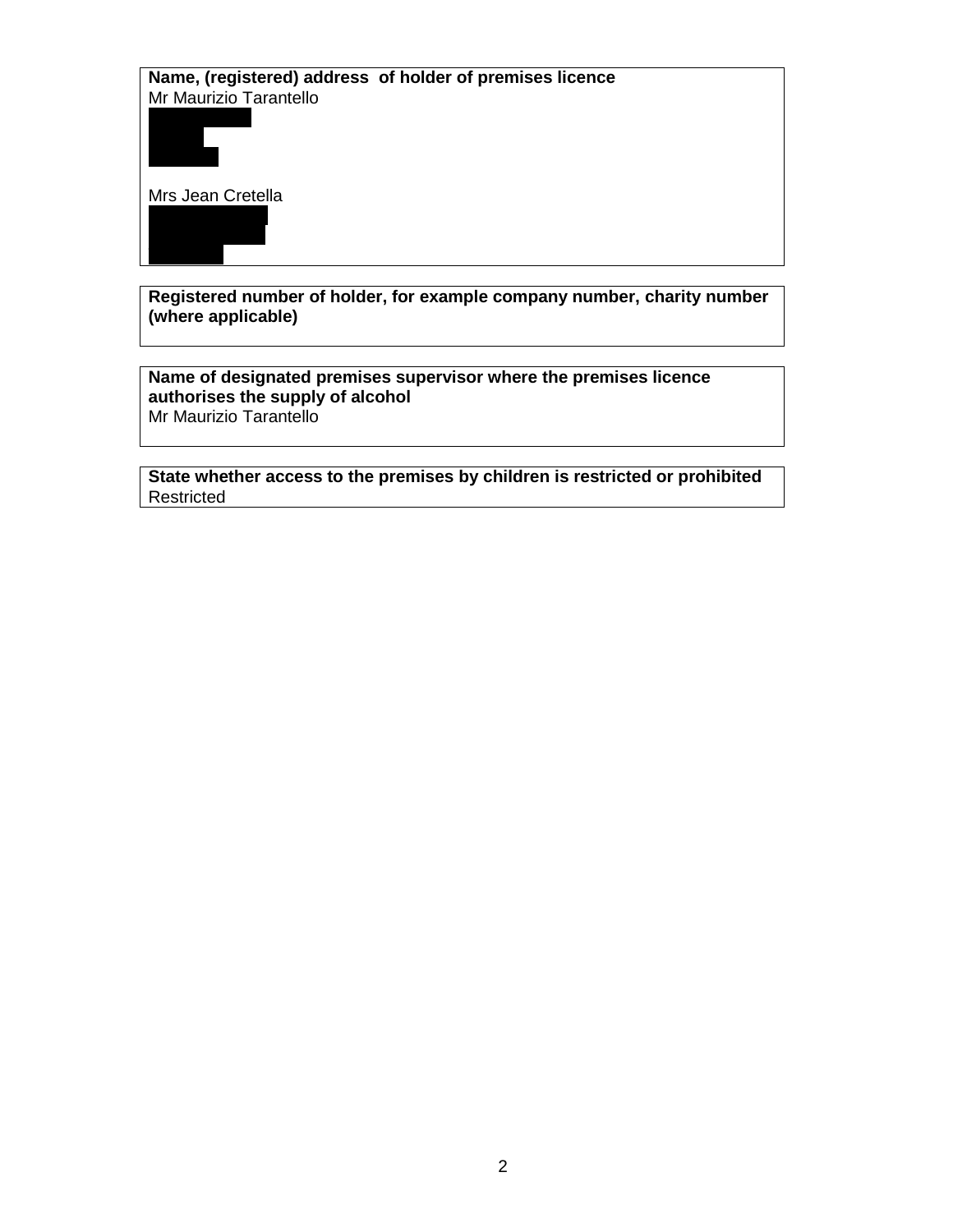**Reference number:** Local Licensing Authority Three Rivers House **Northway** Rickmansworth Hertfordshire WD3 1RL Tel.: 01923 776611 Fax.:01923 896119



## **Licensing Act 2003 Premises licence**

## **Premises licence number** - **PREM/66/05**

## **Part 1 – Premises details**

**Postal address of premises, or if none, ordnance survey map reference or description** Maurizio's Ristorante & Italian Pizzeria 15 Church Street **Post town** Rickmansworth **Post code** WD3 1BX

**Telephone number** | 01923 775701

**Where the licence is time limited the dates**

#### **Licensable activities authorised by the licence** Sale of alcohol

## **The times the licence authorises the carrying out of licensable activities**

Sale of alcohol

- 1. On weekdays, other than Christmas Day, Good Friday or New Year's Eve from 10:00 to 00:00;
- 2. On Sundays, other than Christmas Day or New Year's Eve, and on Good Friday 12:00 to 23:30;
- 3. On Christmas Day: 12:00 noon to 23:30;
- 4. On New Year's Eve, except on a Sunday, 10:00 to 00:00;
- 5. On New Year's Eve on a Sunday, 12:00 to 23:30 p.m.
- 6. On New Year's Eve from the end of permitted hours on New Year's Eve to the start of permitted hours on the following day (or, if there are no permitted hours on the following day, 00:00 on 31<sup>st</sup> December).

## **The opening hours of the premises**

# **Where the licence authorises supplies of alcohol whether these are on and/or off supplies**

On and off Supplies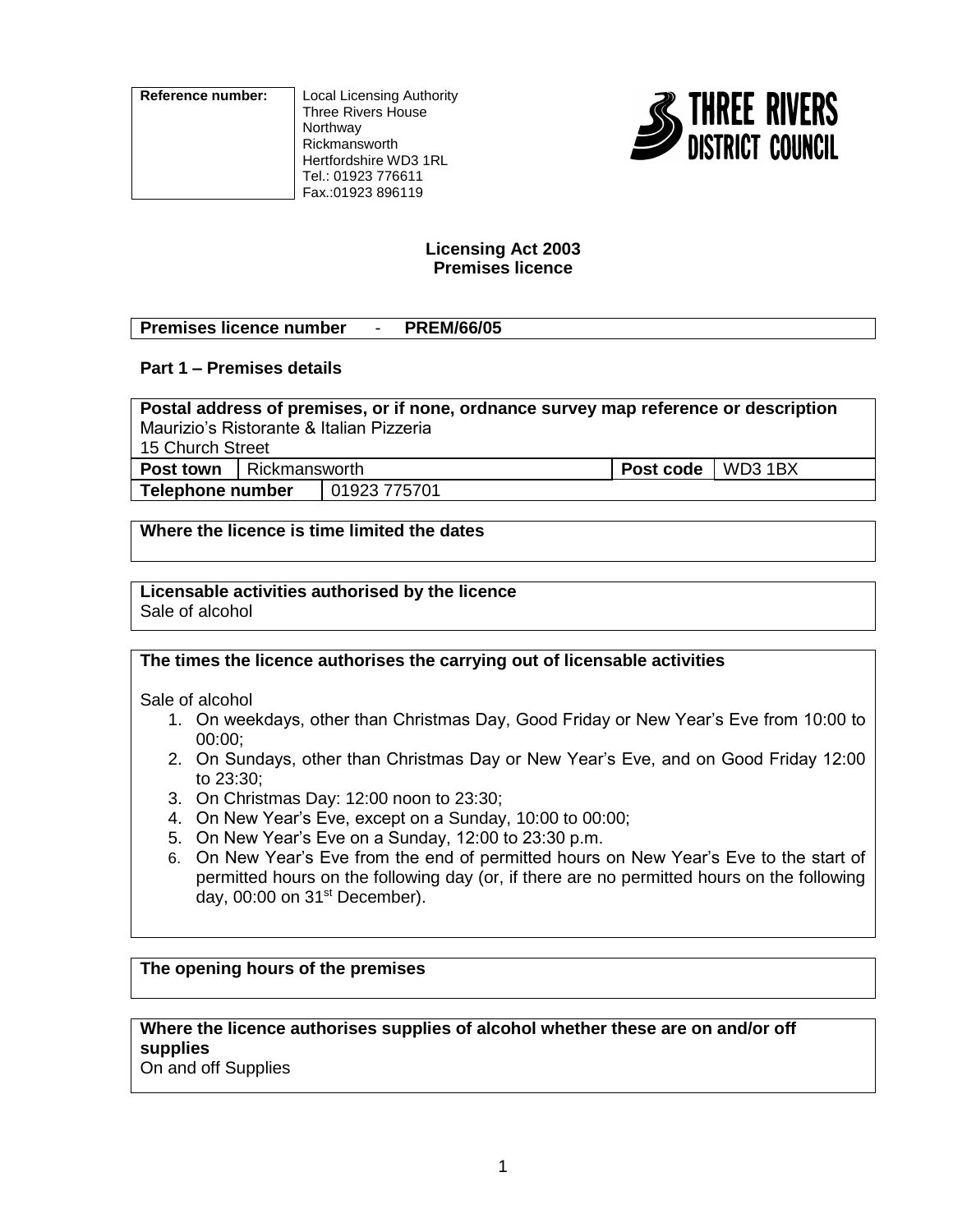# **Part 2**





Mrs Jean Cretella



**Registered number of holder, for example company number, charity number (where applicable)**

**Name, address and telephone number of designated premises supervisor where the premises licence authorises the supply of alcohol** Mr Maurizio Tarantello



**Personal licence number and issuing authority of personal licence held by designated premises supervisor where the premises licence authorises the supply of alcohol**

## **Annex 1 - Mandatory conditions**

- 1. No supply of alcohol shall be made under this Premises Licence at a time:
	- (a) when there is no designated premises supervisor in respect of the Premises Licence.
	- (b) when the designated premises supervisor does not hold a personal licence or his or her personal licence is suspended.
- 2. Every supply of alcohol under the Premises Licence shall be made or authorised by a person who holds a personal licence.

## **Annex 2 - Conditions consistent with the Operating Schedule**

1 This Premises Licence is issued as a conversion of the following existing licence: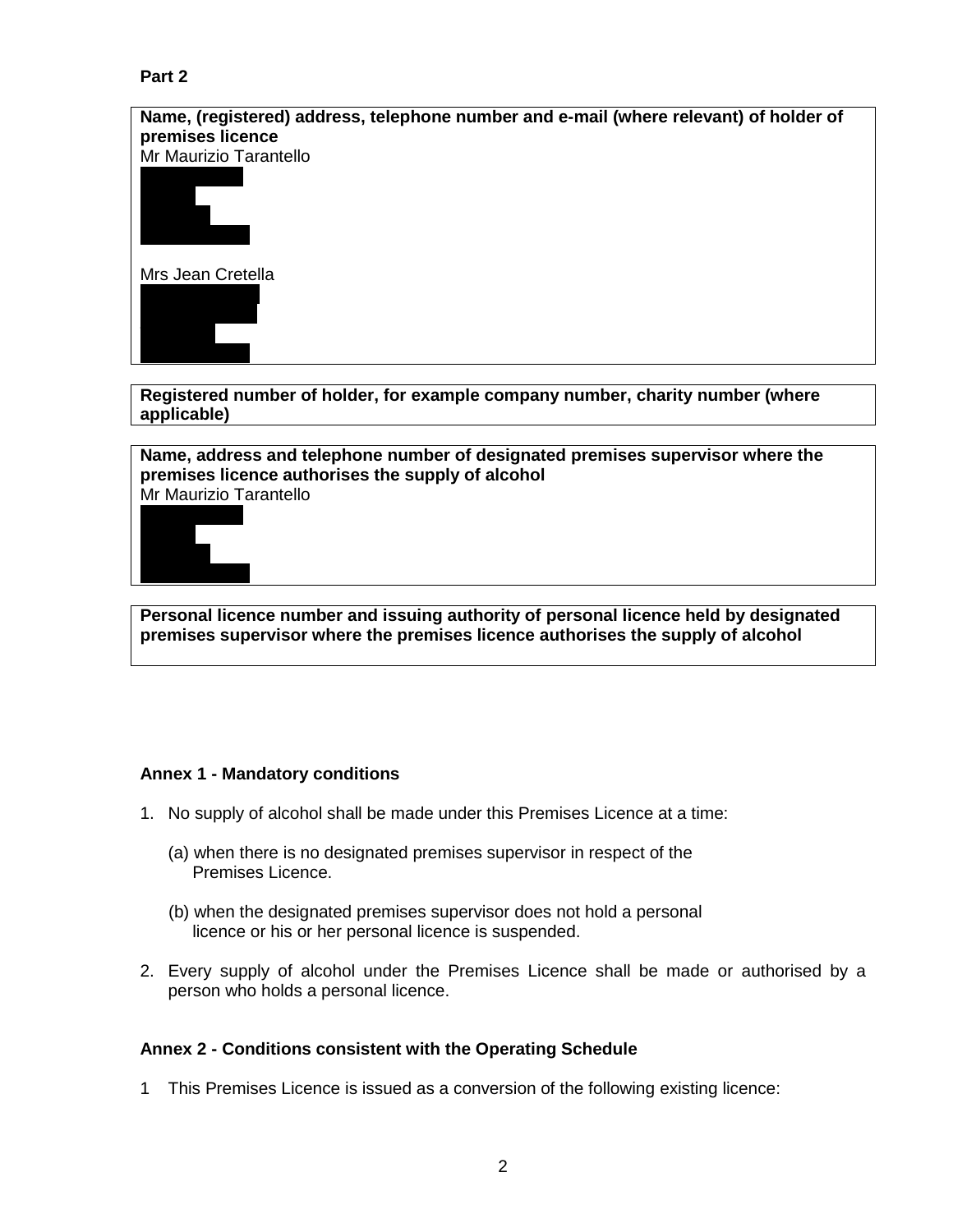- a) A Justices' Restaurant Licence authorising the sale of alcohol for consumption on the premises, issued under the Licensing Act 1964 to Maurizio Tarantello & Jean Cretella on 5<sup>th</sup> February 2004 by the Petty Sessional Divisional of West Herts.
- b) A Justices' "On" Licence authorising the sale of alcohol for consumption on or off the premises, issued under the Licensing Act 1964 to Maurizio Tarantello & Jean Cretella on 5<sup>th</sup> February 2004 by the Petty Sessional Divisional of West Herts.
- 2 All restrictions and rights attaching to the existing licence at the date of conversion (including standard conditions and expressed conditions subject to which the existing licence was issued and limitations on the use of the premises for the existing licensable activities under the existing licence by the Children and Young Persons Act 1933, the Cinematograph (Safety) Regulations 1955, the Licensing Act 1964 and the Sporting Events (Control of Alcohol Etc) Act 1985) shall apply to the same extent in relation to this Premises Licence (except only as restricted by the Licensing Act 2003) as if each such restriction or right (including standard conditions and expressed conditions subject to which the existing licence was issued and limitations on the use of the premises for the existing licensable activities under the existing licence by the Children and Young Persons Act 1933, the Cinematograph(Safety) Regulations 1955, the Licensing Act 1964, and the Sporting Events(Control of Alcohol Etc) Act 1985) were specifically and separately set out in this Premises Licence.

In these conditions:

"existing licence" means the licence referred to in condition 1(a) above

"existing licensable activities" under an existing licence means:

the licensable activities authorised by the existing licence

any other licensable activities which may be carried on at the premises in respect of which the existing licence has effect (at the date of conversion), by virtue of the existence of the licence.

"the date of conversion" of an existing licence means the date on which this Premises Licence was issued

- 3 Alcohol shall not be sold or supplied except during permitted hours. In this condition, permitted hours means:
	- a) On weekdays, other than Christmas Day, Good Friday or New Year's Eve, 10:00 to 00:00
	- b) On Sundays, other than Christmas Day or New Year's Eve, 12:00 to 23:30
	- c) On Christmas Day, 12:00 to 23:30
	- d) On New Year's Eve, except on a Sunday, 10:00 to 00:00
	- e) On New Year's Eve on a Sunday, 12:00 to 23:30
	- f) On New Year's Eve from the end of permitted hours on New Year's Eve to the start of permitted hours on the following day (or, if there are no permitted hours on the following day,  $00:00$  on  $31<sup>st</sup>$  December)

The above restrictions do not prohibit:

- a) during the first twenty minutes after the above hours, the consumption of the alcohol on the premises;
- b) during the first twenty minutes after the above hours, the taking of the alcohol from the premises unless the alcohol is supplied or taken in an open vessel;